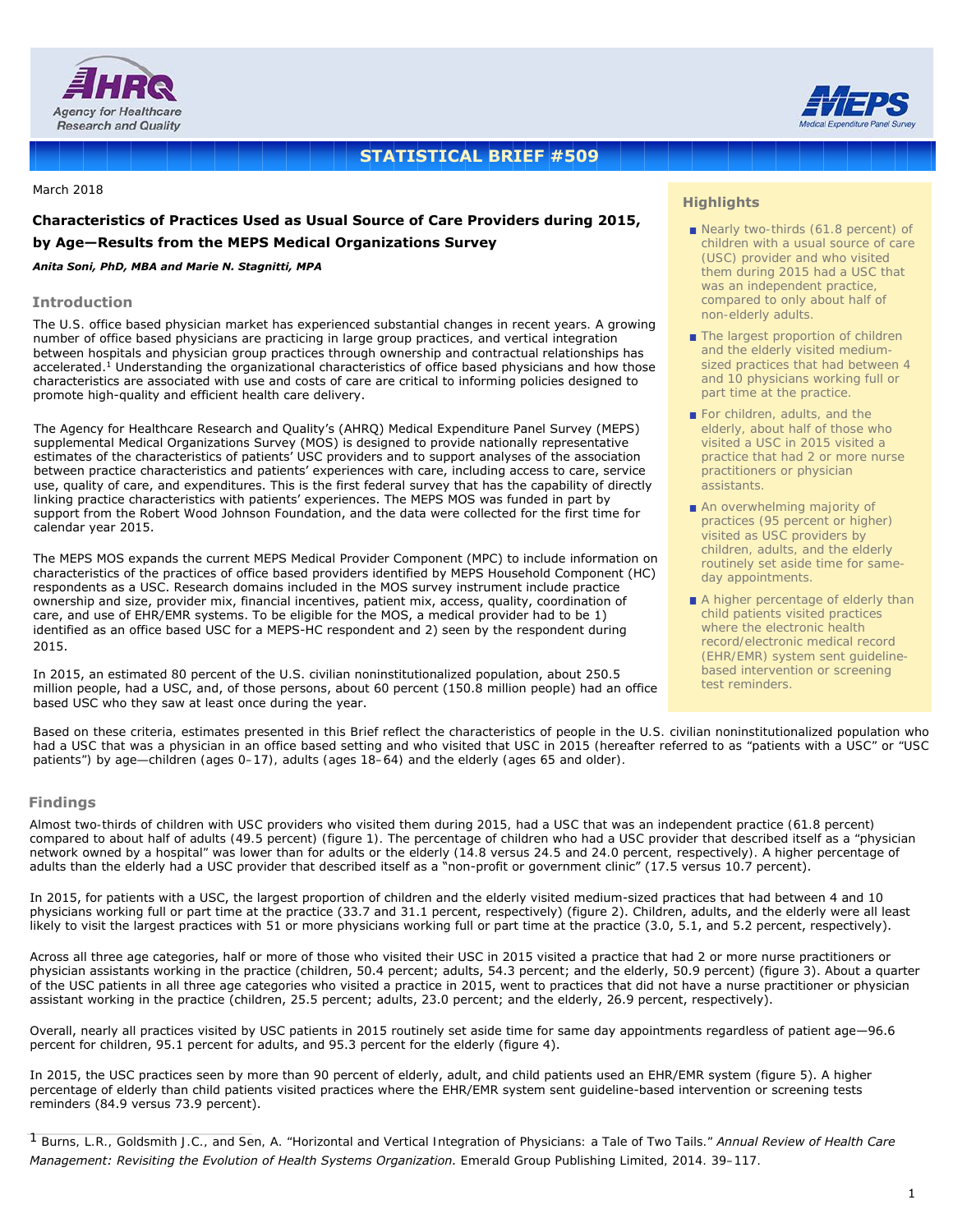# **Data Source**

The estimates shown in this Statistical Brief are based on data from the MEPS 2015 Full Year Medical Organizations Survey File (HC-182).

### **Definitions**

#### *MEPS Medical Organizations Survey (MOS)*

The MEPS MOS is an expansion of the MPC data collection, and collects data on the organization of the practices of office based care providers identified as a USC in the MEPS-HC that were seen by an HC sampled person in 2015. This additional data collection is for a subset of office based care providers already included in the MEPS MPC sample. In the MEPS MPC sample, primary locations for individuals' office based USC were identified. The MEPS MPC contacted these places where medical care was provided to determine the appropriate respondent and then administer a MEPS MOS. The design of the survey is multi-modal, including phone, fax, mail, self-administration, electronic transmission, and secure email. The data collection method chosen for a provider was the method that resulted in the most complete and accurate data with minimal burden to the respondent.

### *Usual Source of Care (USC)*

For each individual family member, the MEPS-HC ascertains whether there is a particular doctor's office, clinic, health center, or other place that the respondent usually visits if he or she is sick or needs advice about his or her health. For the MEPS MOS, the USC can be reported as an individual, an individual in a group practice, or a practice. However, the MOS survey respondent is asked to answer the questions at the practice level.

#### *MEPS MOS Sample Frame*

The 2015 MOS was fielded in 2016 but is linked to data collected for the 2015 MEPS-HC. Data are for persons that had a visit to their USC provider in 2015, and the USC question was asked in Panel 19 Round 4 and Panel 20 Round 2. Only persons who saw their office based USC provider were included in the sample frame. The sum of the MOS weights across sample persons in this file is 150,803,945, which represents the estimated number of persons in the U.S. civilian noninstitutionalized population who had one or more visits to their office based USC provider in 2015. This estimate assumes that the 1.7 percent of persons with missing data for the USC question did not visit an office based USC provider during the year.

#### **About MEPS-HC**

MEPS-HC is a nationally representative longitudinal survey that collects detailed information on health care utilization and expenditures, health insurance, and health status, as well as a wide variety of social, demographic, and economic characteristics for the U.S. civilian noninstitutionalized population. It is cosponsored by the Agency for Healthcare Research and Quality and the National Center for Health Statistics.

#### **References**

For a detailed description of the MEPS-HC survey design, sample design, and methods used to minimize sources of nonsampling error, see the following publications:

Cohen, J. *Design and Methods of the Medical Expenditure Panel Survey Household Component*. MEPS Methodology Report No. 1. AHCPR Pub. No. 97-0026. Rockville, MD. Agency for Healthcare Policy and Research, 1997. [http://www.meps.ahrq.gov/mepsweb/data\\_files/publications/mr1/mr1.](http://www.meps.ahrq.gov/mepsweb/data_files/publications/mr1/mr1.pdf)pdf

Cohen, S. *Sample Design of the 1996 Medical Expenditure Panel Survey Household Component.* MEPS Methodology Report No. 2. AHCPR Pub. No. 97-0027. Rockville, MD. Agency for Healthcare Policy and Research, 1997. [http://www.meps.ahrq.gov/mepsweb/data\\_files/publications/mr2/mr2.pdf](http://www.meps.ahrq.gov/mepsweb/data_files/publications/mr2/mr2.pdf)

Cohen, S. Design Strategies and Innovations in the Medical Expenditure Panel Survey. *Medical Care*, July 2003: 41(7) Supplement: III-5–III-12.

Cohen, S.B., Cohen, J.W., Stagnitti, M.N., Lefkowitz, D.C. Implementation of a Linked Medical Organization Survey in the Medical Expenditure Panel Survey. *Journal of Economic and Social Measurement*, February 2017: 41(4): 417–432.

Ezzati-Rice, T.M., Rohde, F., Greenblatt, J. *Sample Design of the Medical Expenditure Panel Survey Household Component, 1998–2007*. Methodology Report No. 22. March 2008. Agency for Healthcare Research and Quality, Rockville, MD. [http://www.meps.ahrq.gov/mepsweb/data\\_files/publications/mr22/mr22.pdf](http://www.meps.ahrq.gov/mepsweb/data_files/publications/mr22/mr22.pdf)

Stagnitti, M.N., Beauregard, K., and Solis, A. *Design, Methods, and Field Results of the Medical Expenditure Panel Survey Medical Provider Component (MEPS MPC)—2006 Calendar Year Data*. Methodology Report No. 23. November 2008. Agency for Healthcare Research and Quality, Rockville, MD. [http://www.meps.ahrq.gov/mepsweb/data\\_files/publications/mr23/mr23.pdf](http://www.meps.ahrq.gov/mepsweb/data_files/publications/mr23/mr23.pdf)

Zodet, M., S. Chowdhury, S. Machlin, and J. Cohen. 2016. Linked designs of the MEPS Medical Provider and Organization Surveys. In *JSM Proceedings*, Survey Research Methods Section. Alexandria, VA: American Statistical Association. 1914–1921.

Stagnitti, M.N., Moriya, A., Soni, A., Wolford, M., Zodet, M. *Characteristics of Practices Used as Usual Source of Care Providers during 2015*— *Results from the MEPS Medical Organizations Survey*. Statistical Brief #502. April 2017. Agency for Healthcare Research and Quality, Rockville, MD. [http://www.meps.ahrq.gov/mepsweb/data\\_files/publications/st502/stat502.pdf](http://www.meps.ahrq.gov/mepsweb/data_files/publications/st502/stat502.pdf)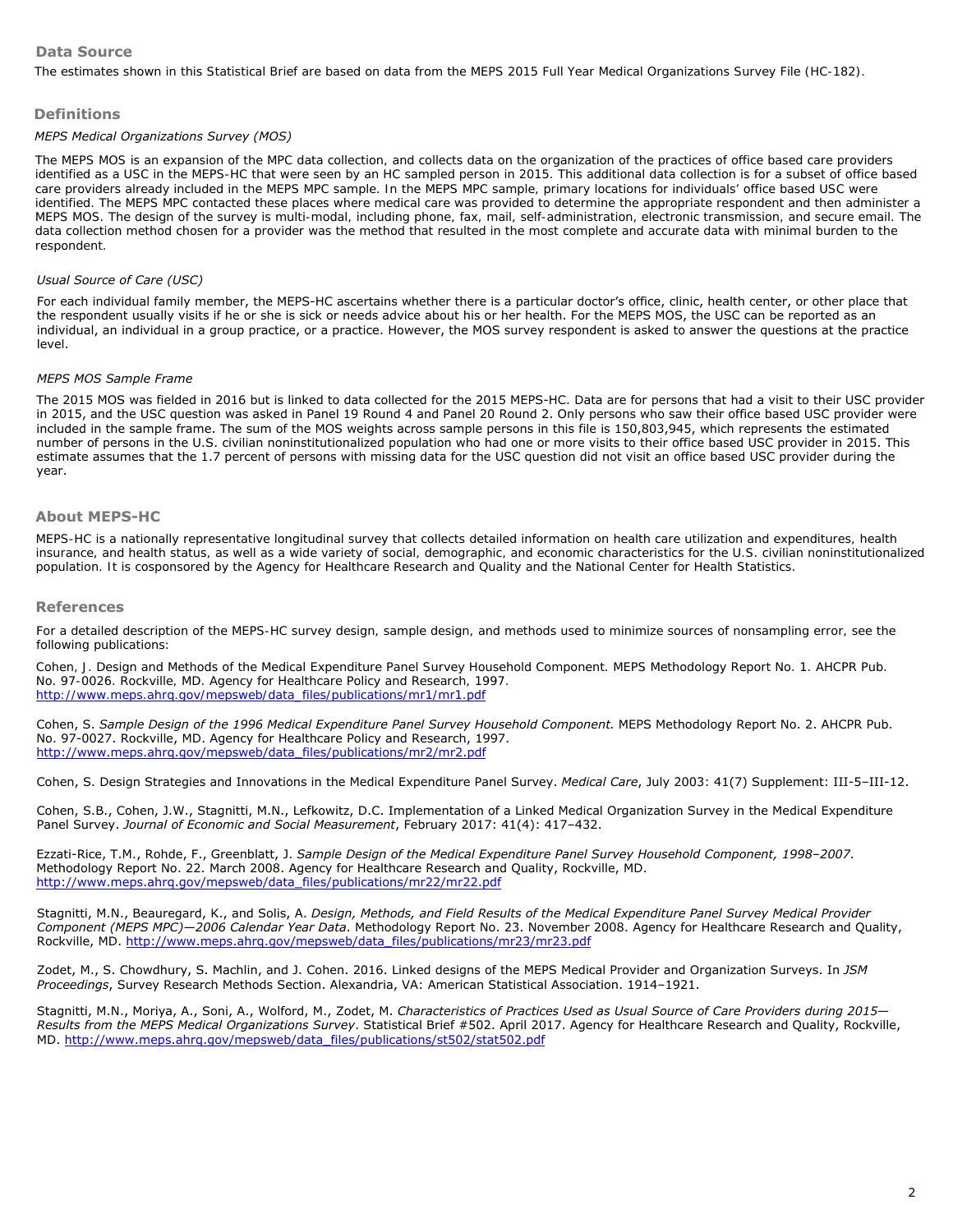# **Suggested Citation**

Soni, A. and Stagnitti, M.N. *Characteristics of Practices Used as Usual Source of Care Providers during 2015, by Age—Results from the MEPS Medical Organizations Survey*. Statistical Brief #509. March 2018. Agency for Healthcare Research and Quality, Rockville, MD. [http://www.meps.ahrq.gov/mepsweb/data\\_files/publications/st509/stat509.pdf](/mepsweb/data_files/publications/st509/stat509.pdf)

\* \* \*

AHRQ welcomes questions and comments from readers of this publication who are interested in obtaining more information about access, cost, use, financing, and quality of health care in the United States. We also invite you to tell us how you are using this Statistical Brief and other MEPS data and tools and to share suggestions on how MEPS products might be enhanced to further meet your needs. Please email us at [MEPSProjectDirector@ahrq.hhs.gov](mailto:MEPSProjectDirector@ahrq.hhs.gov) or send a letter to the address below:

Joel Cohen, PhD, Director Center for Financing, Access, and Cost Trends Agency for Healthcare Research and Quality 5600 Fishers Lane, Mailstop 07W41A Rockville, MD 20857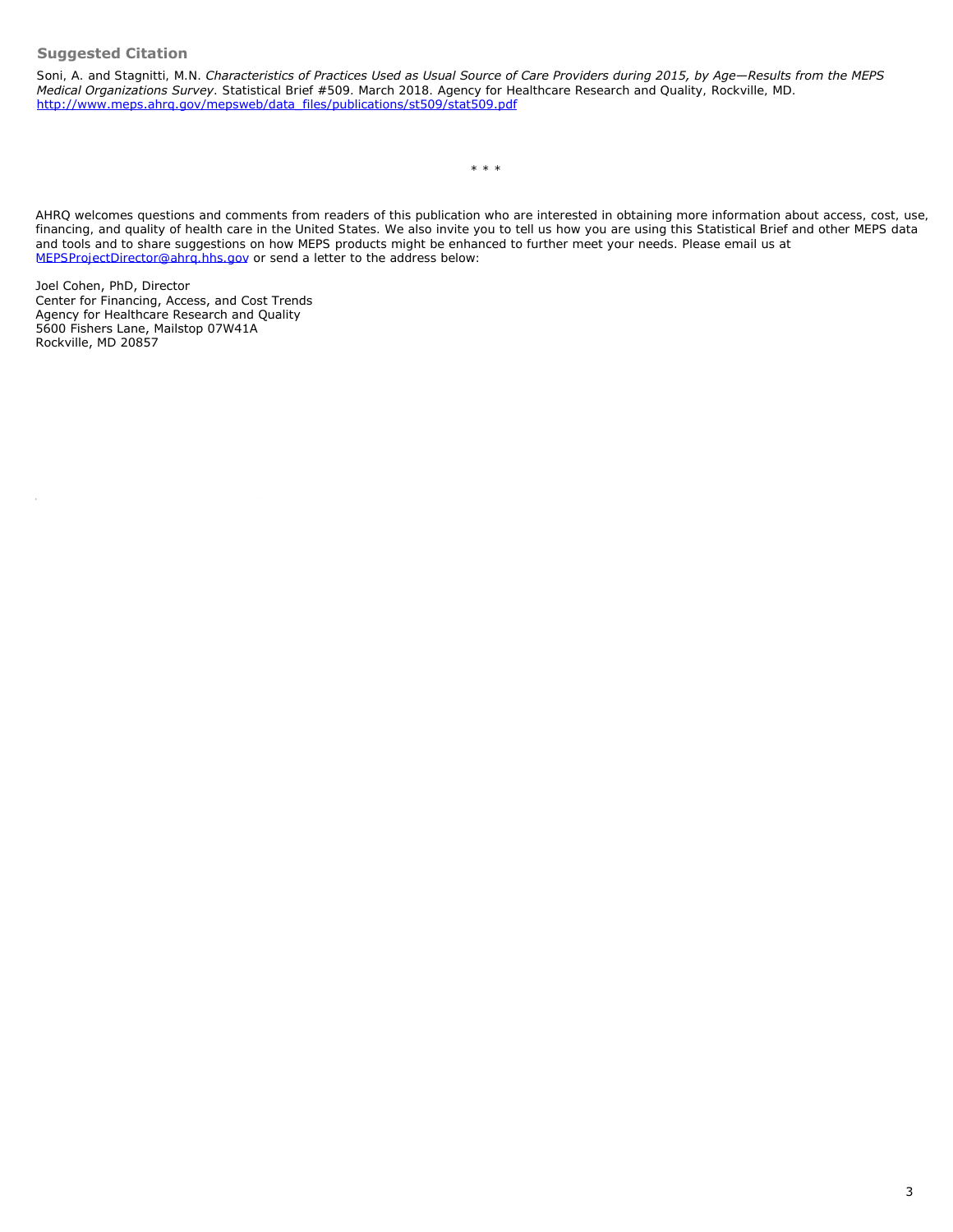Figure 1. Distribution of practice type visited among persons who saw their usual source of care, by age, 2015



Note: Estimates are for the U.S. civilian noninstitutionalized population who have a usual source of care office based provider and who visited that provider in 2015. Percentages may not add to exactly 100.0 due to rounding.

Source: Center for Financing, Access, and Cost Trends, AHRQ, Household Component of the Medical Expenditure Panel Survey, 2015.



Statistical Brief #509: Characteristics of Practices Used as Usual Source of Care Providers during 2015, by Age—Results from the MEPS Medical Organizations Survey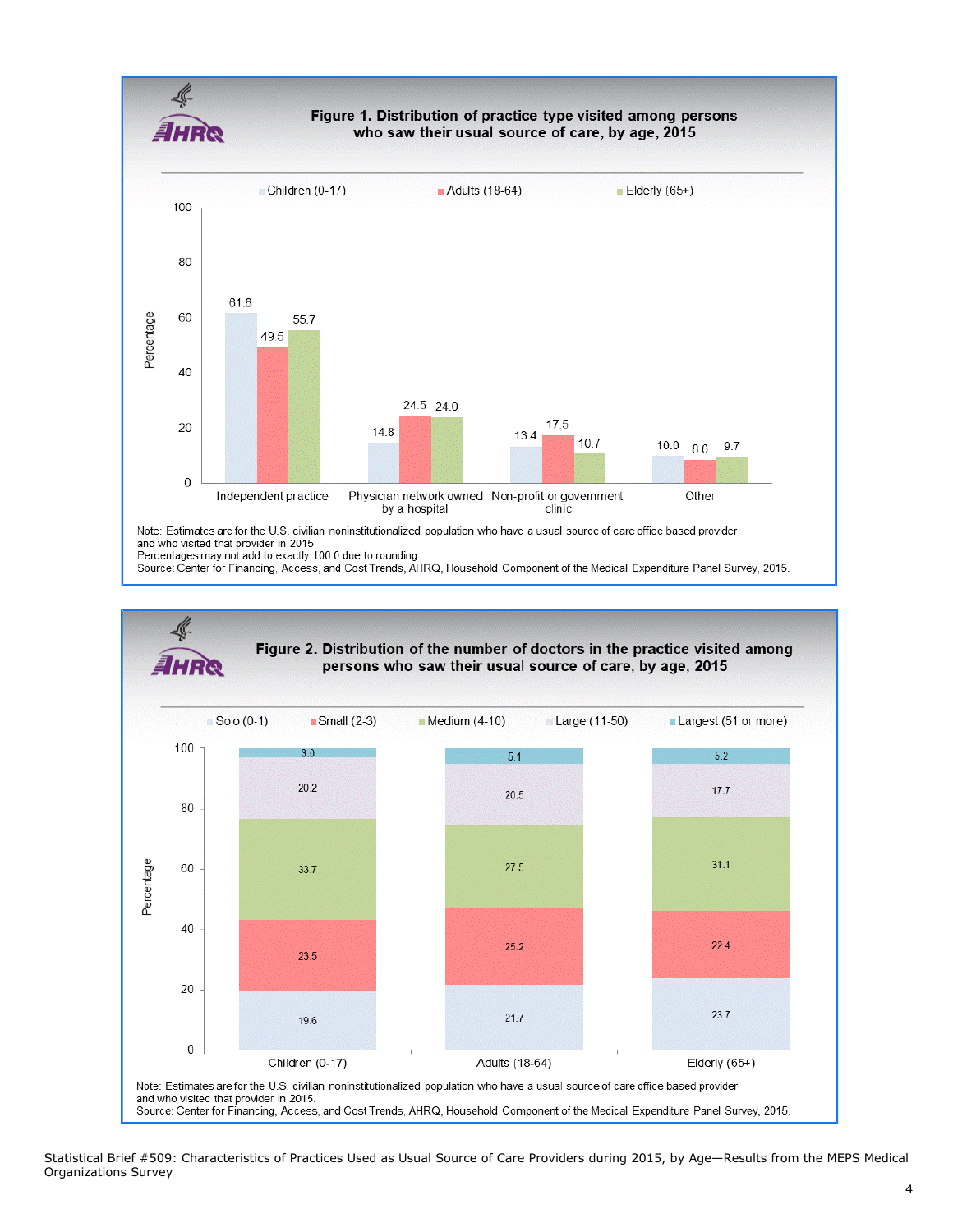

Figure 3. Distribution of number of nurse practitioners and physician assistants working in the practice visited among persons who saw their usual source of care, by age, 2015



and who visited that provider in 2015. Percentages may not add to exactly 100.0 due to rounding.





Statistical Brief #509: Characteristics of Practices Used as Usual Source of Care Providers during 2015, by Age—Results from the MEPS Medical Organizations Survey